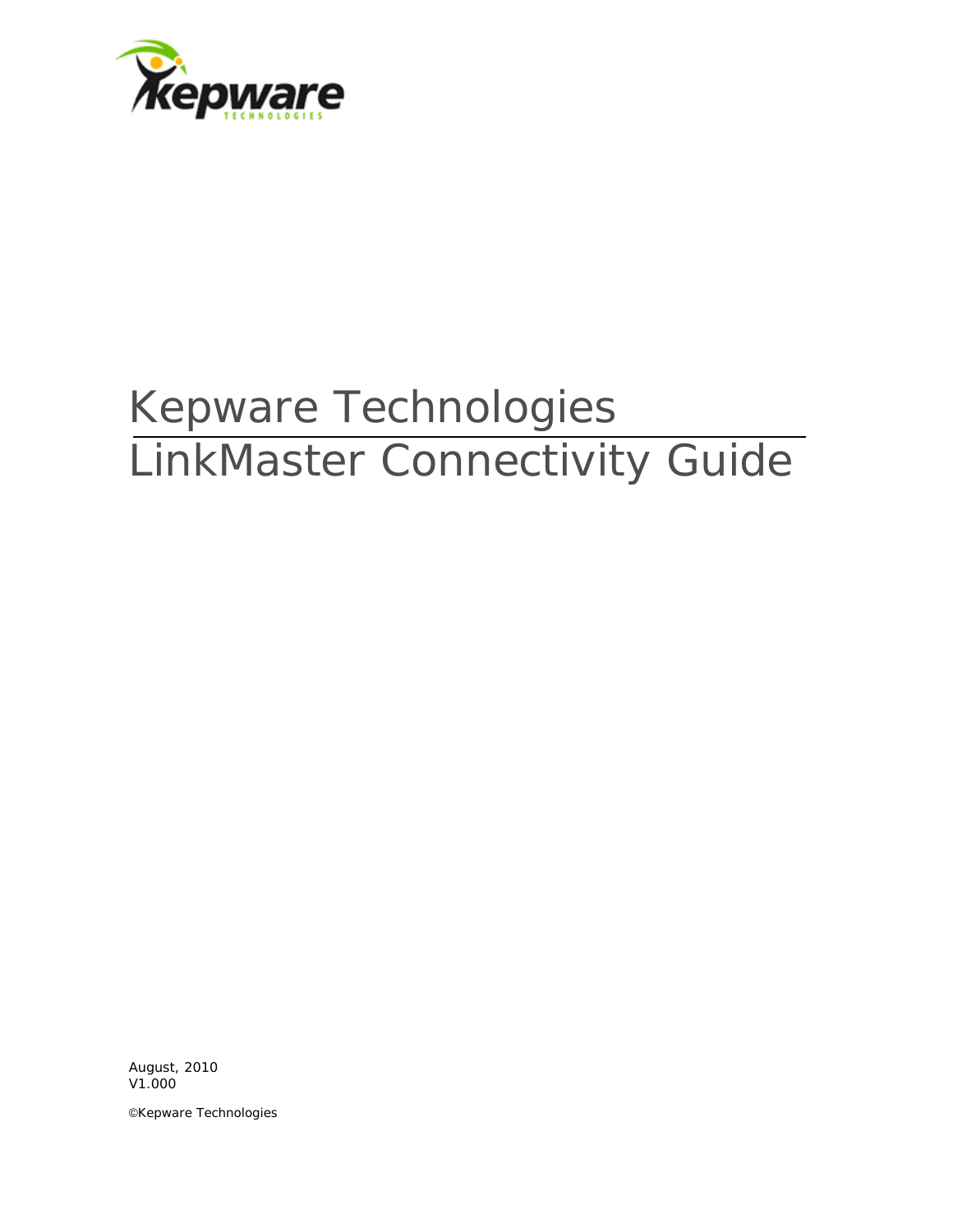# Table of Contents

| 1. |               |       |  |  |
|----|---------------|-------|--|--|
| 2. |               |       |  |  |
|    | 2.1           |       |  |  |
|    |               |       |  |  |
|    |               |       |  |  |
|    | $2.2^{\circ}$ |       |  |  |
|    |               |       |  |  |
|    | 2.3           |       |  |  |
|    |               | 2.3.1 |  |  |
|    |               |       |  |  |
|    |               | 2.3.3 |  |  |
|    |               | 2.3.4 |  |  |
|    |               |       |  |  |
|    |               |       |  |  |
|    | 2.4           |       |  |  |
|    | 2.5           |       |  |  |
| 3. |               |       |  |  |

\_\_\_\_\_\_\_\_\_\_\_\_\_\_\_\_\_\_\_\_\_\_\_\_\_\_\_\_\_\_\_\_\_\_\_\_\_\_\_\_\_\_\_\_\_\_\_\_\_\_\_\_\_\_\_\_\_\_\_\_\_\_\_\_\_\_\_\_\_\_\_\_\_\_\_\_\_\_\_\_\_\_\_\_\_\_\_\_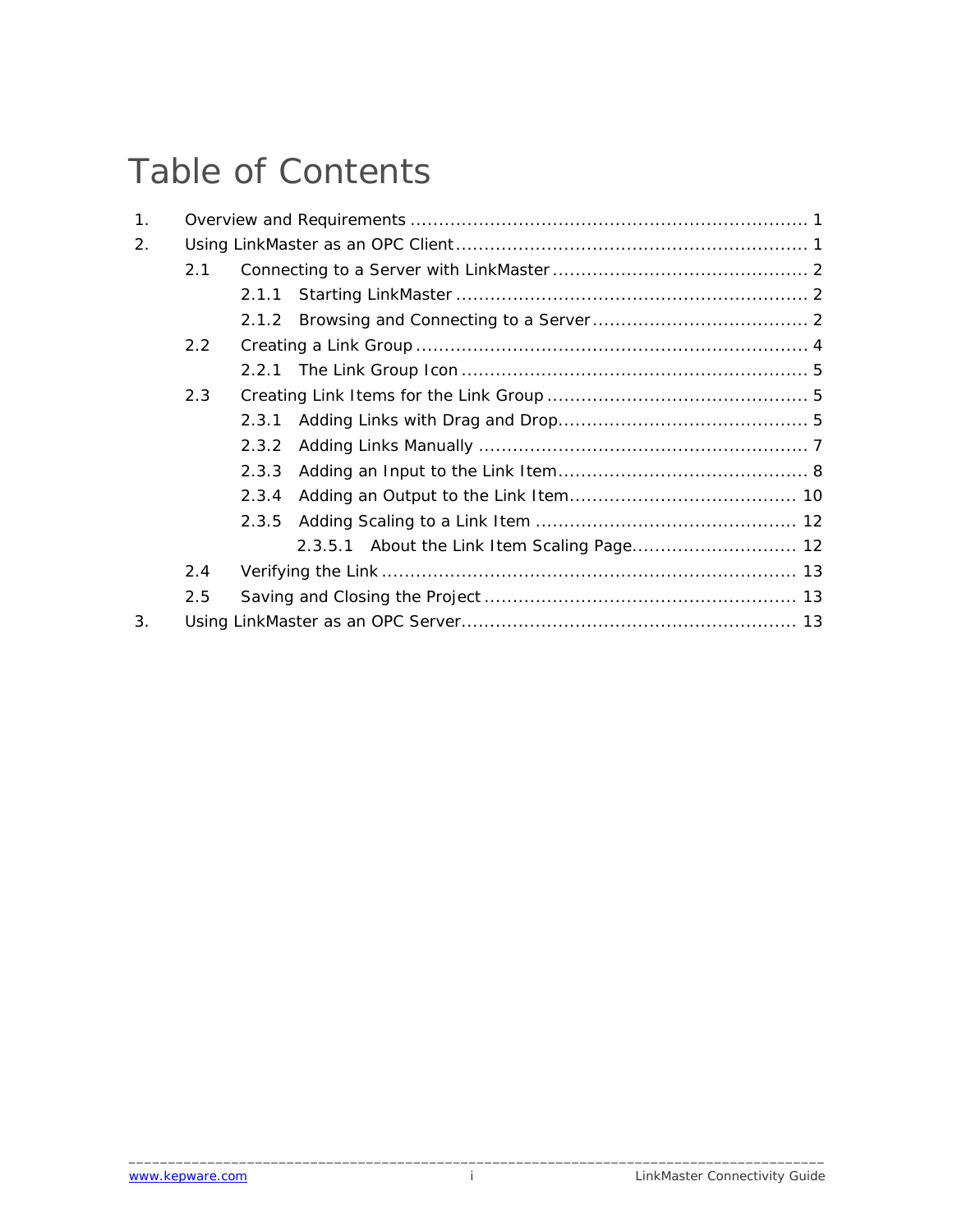## <span id="page-2-0"></span>**1.Overview and Requirements**

This guide will demonstrate how to establish a connection between the KEPServerEX OPC Server and Kepware's LinkMaster OPC Bridge. Users must complete the following before continuing with the tutorial:

- Configure the server project. Users may either select the appropriate driver and settings or run the **Simulation Driver Demo** that is included with KEPServerEX. The Simulation Driver Demo project will be used for all examples in the tutorial.
- Start KEPServerEX and load the Simulation Driver Demo project. Once the server project has been loaded, open the Runtime menu on the main menu bar and verify that the server project has been connected.

# **2.Using LinkMaster as an OPC Client**

LinkMaster is an OPC DA Client and an OPC DA Server. It can be used to bridge data between devices in the same server or between different servers.



LinkMaster can also be used as a data concentrator by connecting to multiple OPC Servers and providing a single OPC Server interface to other OPC Clients.

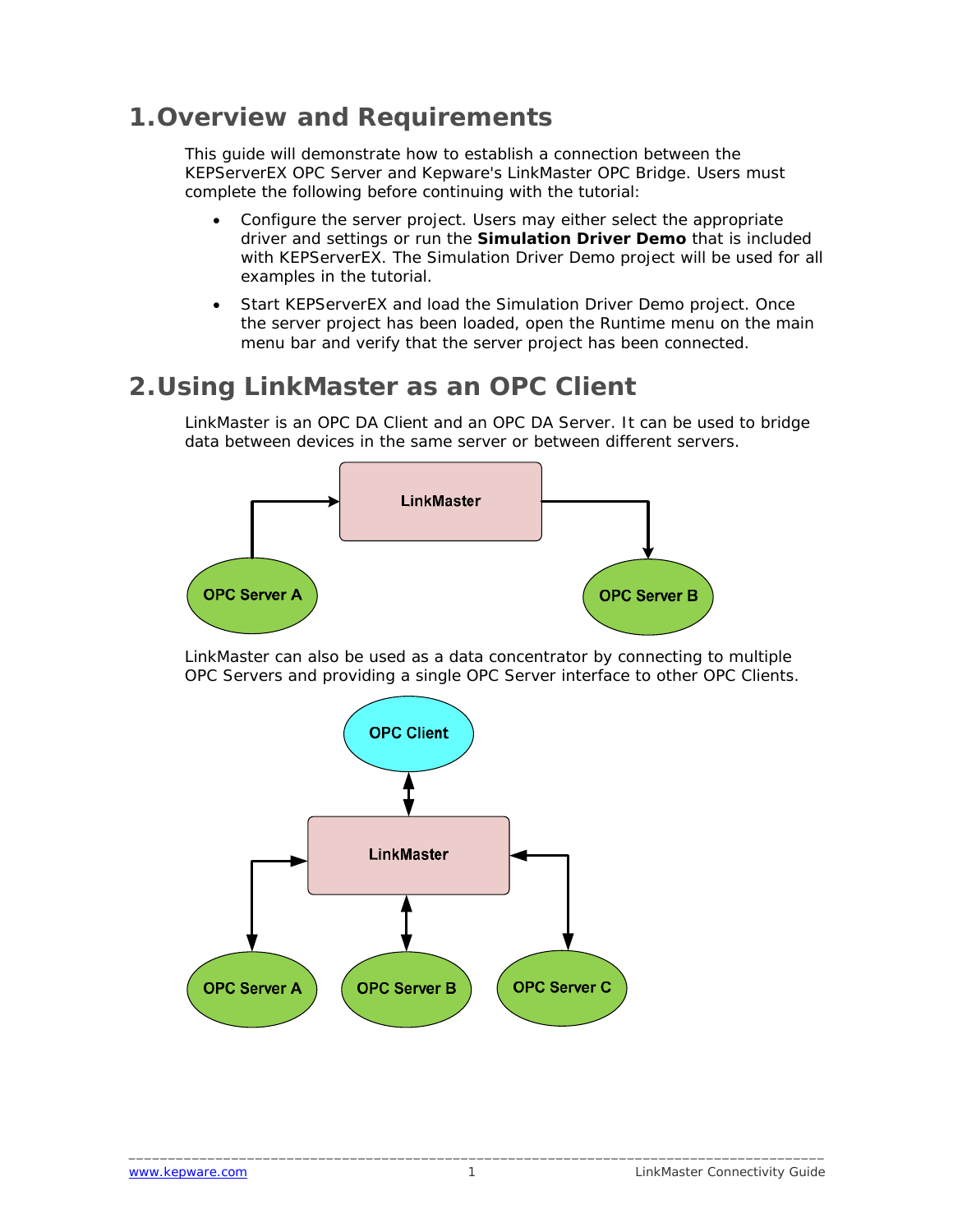#### <span id="page-3-0"></span>2.1 Connecting to a Server with LinkMaster

The following instructions describe how to create a LinkMaster project to bridge two devices in one OPC server. The same process can be used to bridge different servers on the same PC or on multiple PCs.

**Note:** The information presented in this guide is also available in the LinkMaster help file.

- 2.1.1 Starting LinkMaster
	- 1. To start LinkMaster, double-click on the LinkMaster desktop icon. Alternatively, click **Start** | **Programs** | **Kepware Products** | **LinkMaster**. Then, select **LinkMaster**.
	- 2. LinkMaster will open to a new project the first time it starts. After that, it will open to the last project that was created and saved successfully. To start a new project, click **File** | **New**.

| <b>Adj</b> LinkMaster           |                            |             |       | $\Box$ D $\times$ |
|---------------------------------|----------------------------|-------------|-------|-------------------|
| File Edit View Users Tools Help |                            |             |       |                   |
| D F H & \$ #   0 % & B X   & B  |                            |             |       |                   |
| 巴恩 Local Machine                | 田 易 Local Machine          |             |       |                   |
| <b>中国</b> Remote Machine        | 由 题 Remote Machine         |             |       |                   |
| 由 图 Custom Remote Machines      | 由 题 Custom Remote Machines |             |       |                   |
|                                 |                            |             |       |                   |
|                                 |                            |             |       |                   |
|                                 |                            |             |       |                   |
|                                 |                            |             |       |                   |
|                                 | Link Name                  | Description | Input | Outp              |
|                                 |                            |             |       |                   |
|                                 |                            |             |       |                   |
| Link Groups                     |                            |             |       |                   |
|                                 |                            |             |       |                   |
| Ready                           |                            |             |       |                   |

#### 2.1.2 Browsing and Connecting to a Server

For information on locating the server that contain the items that will be placed in the links, refer to the instructions below.

**Note:** This example browses the Local Machine, but users can easily browse a Remote Machine. To do so, either click on the Remote Machine's expand icon or simply double-click on it.

**Important:** Browsing for and connecting to servers requires that DCOM be properly configured on all PCs involved in the OPC process.

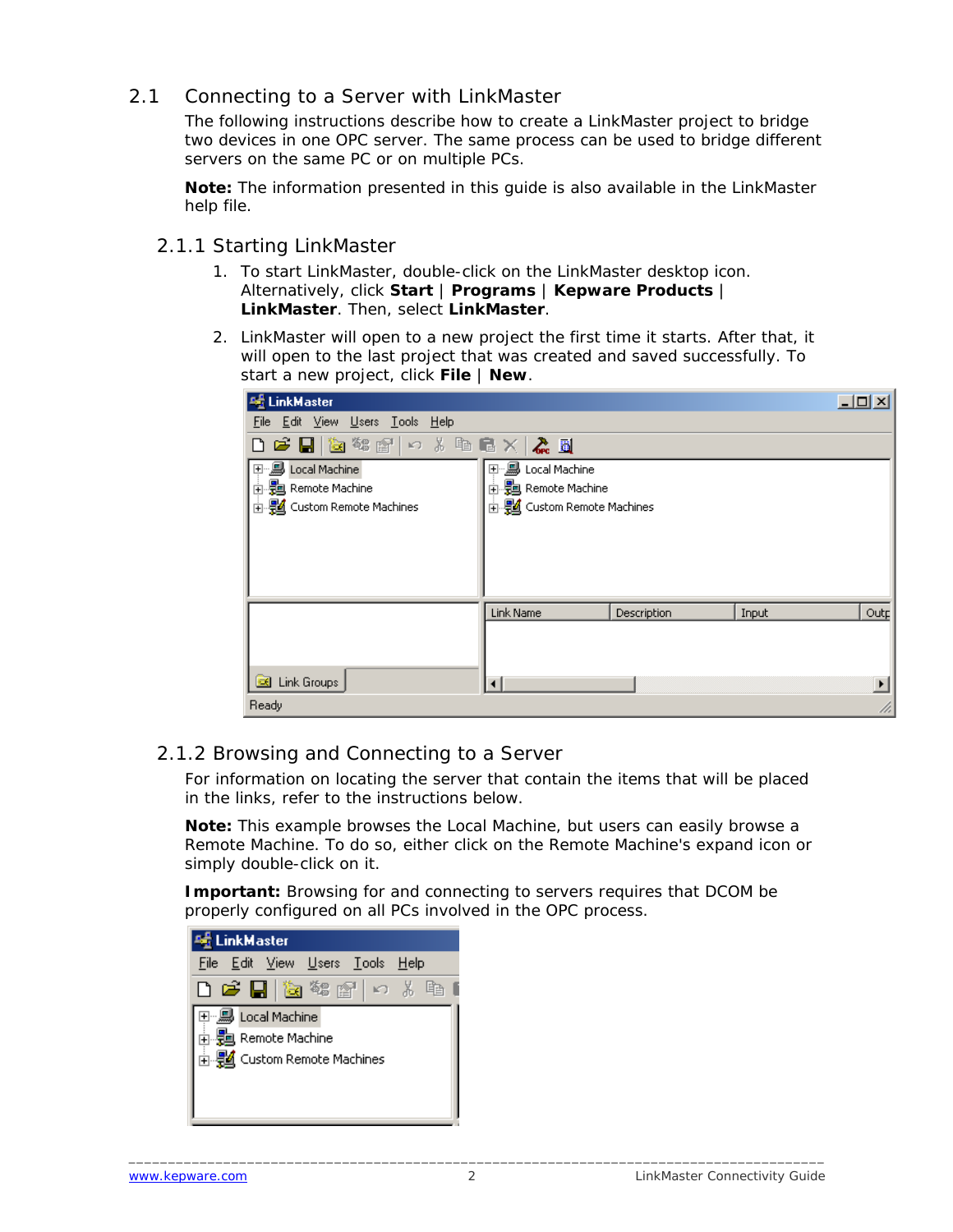1. To start, click to expand the **Local Machine** or **Remote Machine**.

**Note:** It will take a few seconds for LinkMaster to browse for and return a list of all the available OPC servers. For Remote Machines, users must select the PC running the server for which it is looking. To do so, browse the network. For more information on Custom Remote Machines, refer to the LinkMaster help file.

| LinkMaster                                                                                                                      |
|---------------------------------------------------------------------------------------------------------------------------------|
| <u>File Edit V</u> iew <u>U</u> sers <u>Tools H</u> elp                                                                         |
| 口声日 医输出口 人名                                                                                                                     |
| 日 , Jocal Machine<br>ने : will KEPware,KEPServerEx,V4<br>ने .:  Kepware,KEPServerEX,V5<br><mark>मे</mark> KEPware.LinkMaster.V1 |
| 南- <b>党</b> Remote Machine<br>由 题 Custom Remote Machines                                                                        |

2. Locate the Program ID of the server that will be connected. Then, click to establish a connection.

**Note:** The icon next to the Program ID changes from red to green in order to indicate that the connection is good.

3. Next, expand the server connection to display the channels and devices that are currently configured.

| <b>No LinkMaster</b>                 |                            |             |       | $\Box$ $\Box$ $\times$ |
|--------------------------------------|----------------------------|-------------|-------|------------------------|
| File Edit View Users Tools Help      |                            |             |       |                        |
| D F H & \$ #   0 % & & N & &         |                            |             |       |                        |
| Kepware.KEPServerEX.V5<br>白春         | 田·· <b>鳥 Local Machine</b> |             |       |                        |
| <b>M</b> AdvancedTags<br>$\boxed{+}$ | 由 Remote Machine           |             |       |                        |
| <b>E</b> __ Alarms&Events            | 由 图 Custom Remote Machines |             |       |                        |
| … <mark></mark> _DataLogger<br>Ĥ     |                            |             |       |                        |
| <b>a</b> _OracleConnector<br>中       |                            |             |       |                        |
| ⊡ _System                            |                            |             |       |                        |
| <b>E</b> Channel1                    |                            |             |       |                        |
|                                      |                            |             |       |                        |
|                                      | Link Name                  | Description | Input | Outp                   |
|                                      |                            |             |       |                        |
| <b>B</b> Link Groups                 |                            |             |       | $\blacktriangleright$  |
| Ready                                |                            |             |       | h,                     |

**Note:** Users can connect to multiple servers at one time, using one or both of the browse panes to do so.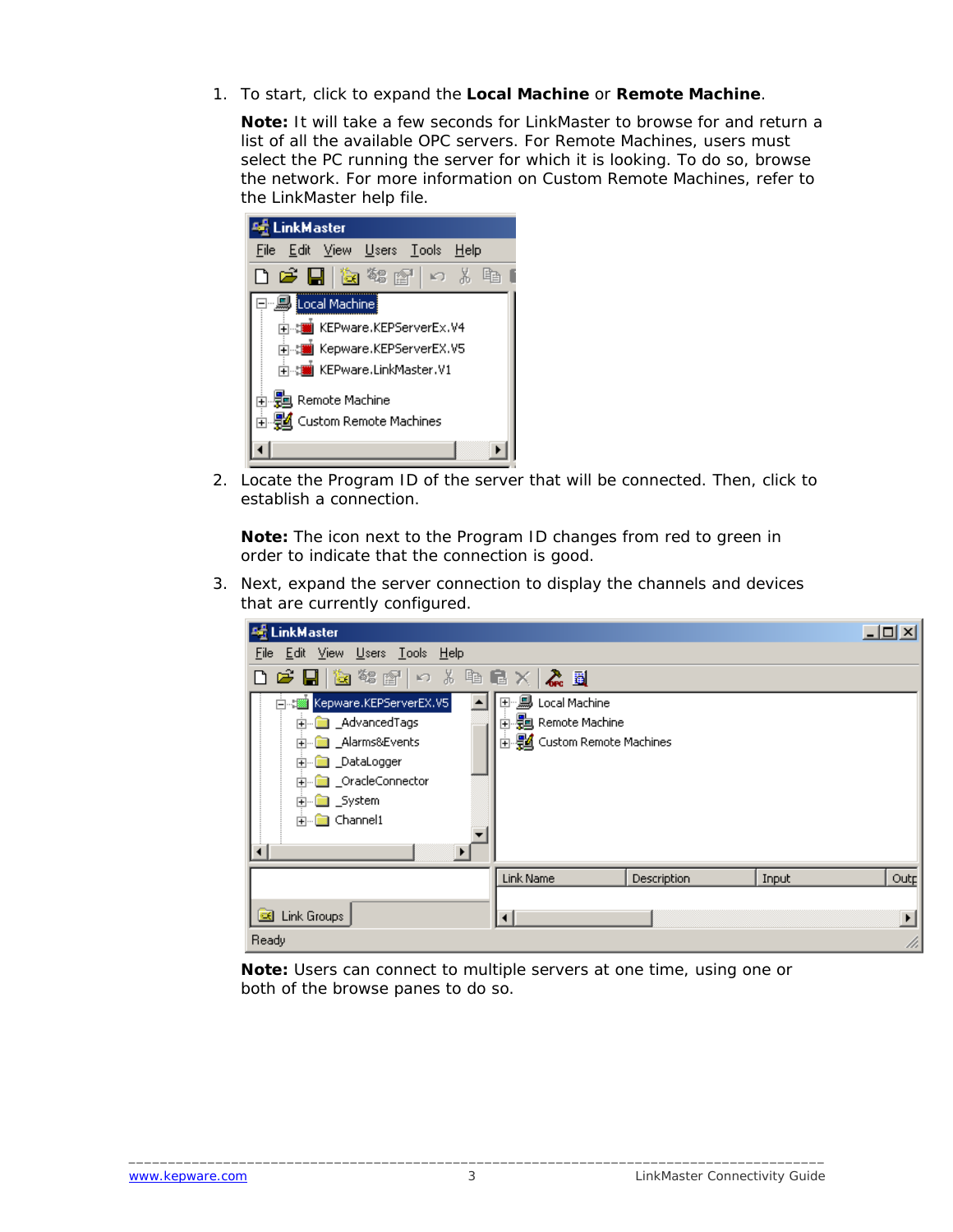#### <span id="page-5-0"></span>2.2 Creating a Link Group

Once connected to at least one server, users can start defining data links. For more information, refer to the instructions below.

1. To add a new link group, click **Edit** | **New Link Group**.

**Note:** Users can define as many link groups as needed within a single project.

2. In this example, the default settings are acceptable. In the **Link Group Properties**, click **OK**.

| <b>Link Group Properties</b>                                 |  |
|--------------------------------------------------------------|--|
| General                                                      |  |
| Identification                                               |  |
| Group0<br>Name:                                              |  |
| Description:                                                 |  |
| Settings                                                     |  |
| 250<br>싂<br>milliseconds<br>Server update rate:              |  |
| 곡<br>Client 1/0 refresh rate: 0<br>milliseconds              |  |
|                                                              |  |
| $\nabla$ Enable link transfers                               |  |
| $\Box$ Remove item references when link transfer is disabled |  |
| Cancel<br>Help<br>0K                                         |  |

Descriptions of the parameters are as follows:

- **Name:** This parameter is used to enter the string that will represent the data available from this group. Each link group name must be unique and cannot exceed 80 characters in length. For more information on the proper format of a Link Group's name, refer to the LinkMaster help file.
- **Description:** This parameter is used to enter a string of up to 64 characters in length.
- **Server Update Rate:** This parameter is used to enter the desired value in milliseconds. The Server Update Rate equates to the group update rate of the server and dictates the rate at which the OPC server will poll its connected devices. If the device's data changes from one poll to the next, users can send the changed data back to LinkMaster in a data change event. The default setting is 250 milliseconds.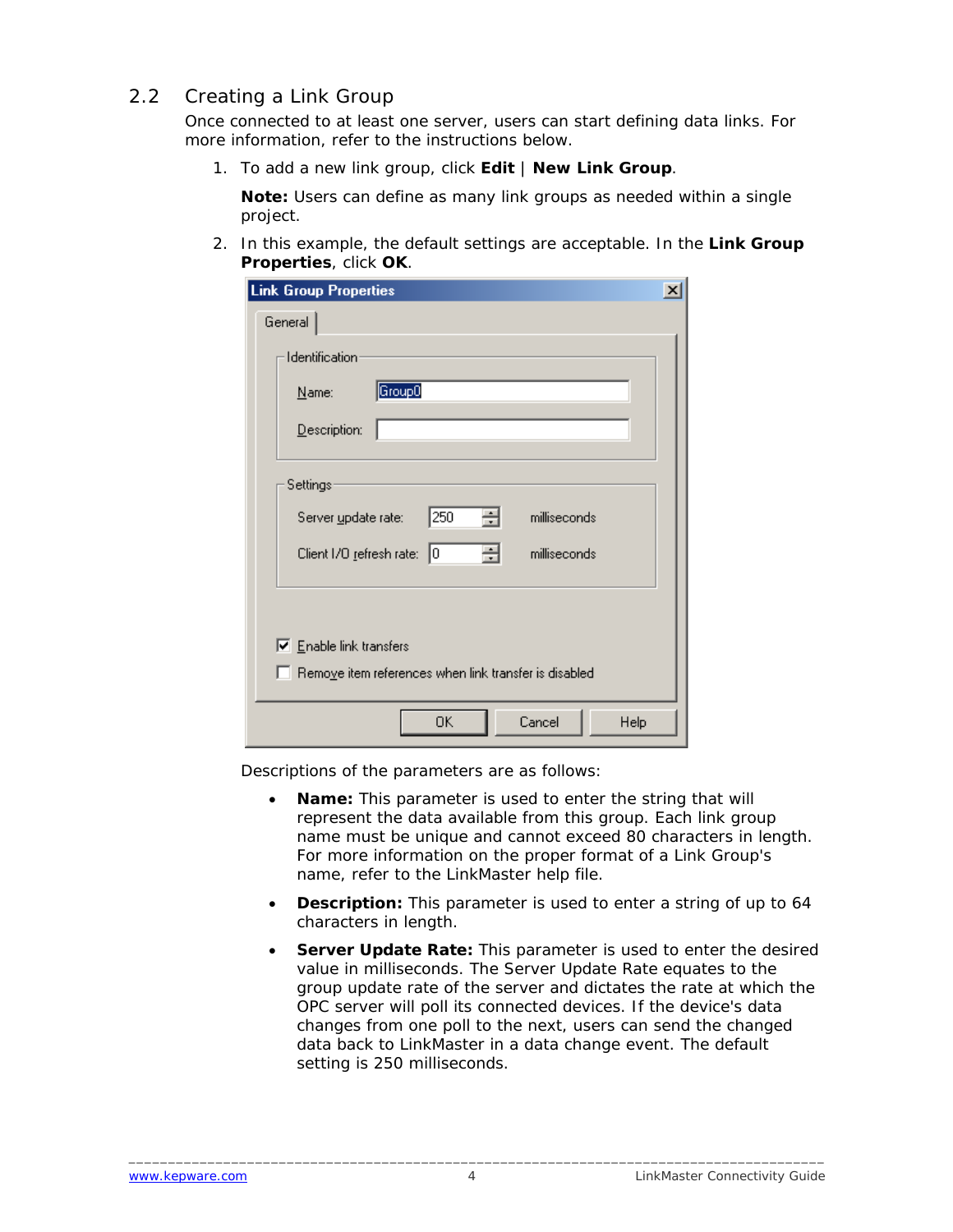<span id="page-6-0"></span>• **Client I/O Refresh:** This parameter is used to enter the desired value in milliseconds. This setting is used to force an update for the inputs of all links in the LinkGroup. As an Asynchronous Read, all items will be returned regardless of whether they have changed since the last poll. Furthermore, all items will be written to the Link Outputs. The default setting is 0 milliseconds.

**Note:** Writing from a high speed input to a low speed output can overload the write queue of the target OPC sever. This setting also overrides the normal polling done by the target server, and forces a read of the device being polled. If used, it is recommended that this setting be set to a different rate than the Server Update Rate.

- **Enable Link Transfers:** This parameter is used to select whether to turn on or turn off writes for the group. This setting can also be set through a client by accessing the group's "\_Enabled" system tag. The default setting is enabled.
- **Remove item references when link transfer is disabled:** This parameter is used to select whether to remove the input and output item references when link transfers are disabled. This essentially stops the polling of the inputs. The default setting is disabled.

#### 2.2.1 The Link Group Icon

Link groups are located in the lower-left pane of the LinkMaster user interface. Each Link Group is displayed with an icon that will indicate the Link Group status by changing color. Descriptions are as follows:

- The group is running without errors when the icon is green  $\blacksquare$ .
- One or more items in the group are in error when icon turns gray  $\blacksquare$ .
- The group's link transfers have been disabled when the icon is red  $\blacksquare$ .

**Note:** LinkMaster's error log contains detailed messages on the error conditions for each Link Item.

#### 2.3 Creating Link Items for the Link Group

Once a link group has been created, Link Items must be added to it. When Link Transfers are enabled in the Link Group, the item will be requested from the server as soon as it has been added. If the server is not ready, errors will be returned.

#### 2.3.1 Adding Links with Drag and Drop

To make LinkMaster project creation quick and easy, Link Items can be created through drag and drop. For more information, refer to the instructions below.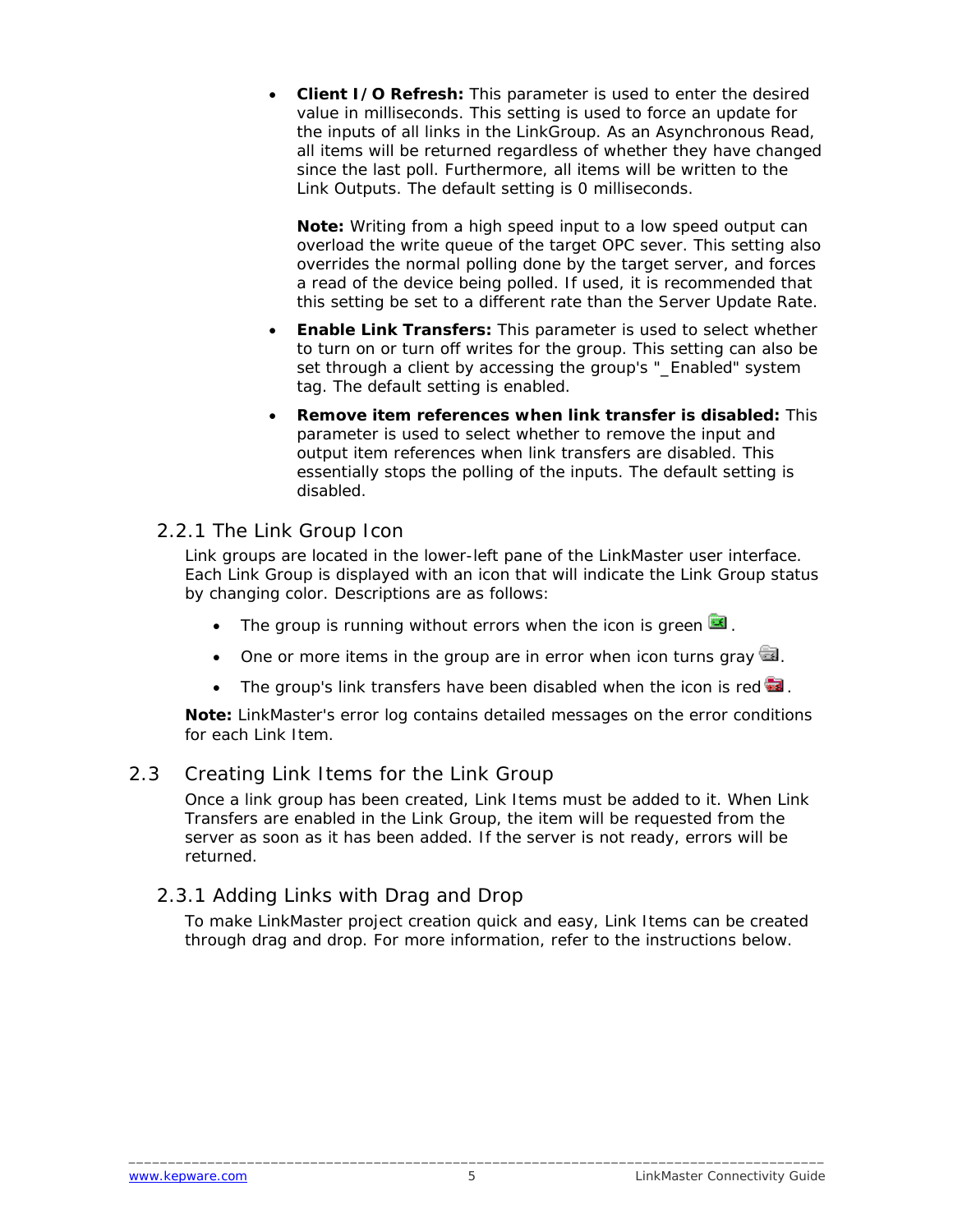1. To start, select the group to which the link item will be added.



2. Next, expand the channels of the device from which the input item will be taken.



3. Expand the device in order to display the available tags. If the tags are located at the device level in the server, they will now be visible. If the tags are located in tag groups beneath the device, keep expanding until the desired tag is visible.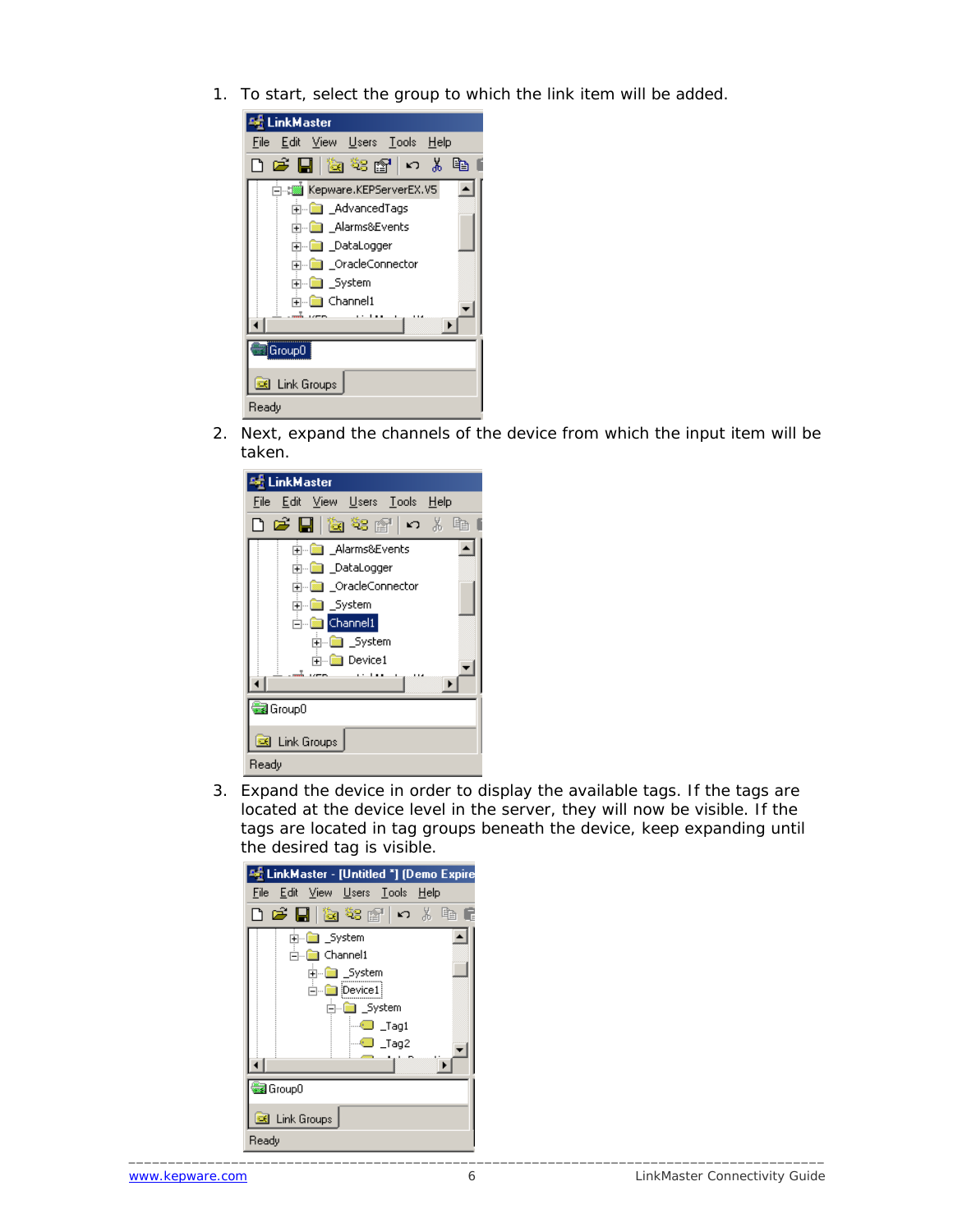- <span id="page-8-0"></span>4. Next, browse to the desired tag. In this example, "Tag\_1" is selected and will be the input to the link.
- 5. Select the tag with the left mouse button, and continue pressing it while dragging to the Link Item pane. Then, release the mouse button.

**Note:** LinkMaster will automatically create a new link with the item as the input. This value will be read from the target OPC server at the rate specified in the Link Group Properties.

| <b>Art</b> LinkMaster                                                    |                            |             |                    | 그미지  |  |
|--------------------------------------------------------------------------|----------------------------|-------------|--------------------|------|--|
| File Edit View Users Tools Help                                          |                            |             |                    |      |  |
| DFH检察所にままに×K型                                                            |                            |             |                    |      |  |
| <b>h</b> Channel1                                                        | 国·思 Local Machine          |             |                    |      |  |
| <b>na</b> _System                                                        | 由 题 Remote Machine         |             |                    |      |  |
| Device1                                                                  | 由 图 Custom Remote Machines |             |                    |      |  |
| System<br>Ė                                                              |                            |             |                    |      |  |
| $\overline{\phantom{a}}$ Tag1                                            |                            |             |                    |      |  |
| $_I$ Tag2                                                                |                            |             |                    |      |  |
| An dem Pommer in him in Point man with 1 traitem<br>$\blacktriangleleft$ |                            |             |                    |      |  |
| Group0                                                                   | Link Name                  | Description | Input              | Outp |  |
|                                                                          | <b>Va</b> Link0            |             | Local Machine\Kepw | Unas |  |
|                                                                          |                            |             |                    |      |  |
| Link Groups<br><b>CK</b>                                                 |                            |             |                    |      |  |
| Ready                                                                    |                            |             |                    | n    |  |

6. If using LinkMaster to bridge two servers or devices, browse to and select the item to which the input value will be written. This time, drag and drop the item on the link that was just created.

**Note:** LinkMaster will immediately start writing the changing value to the output item.

**Important:** Link items may be manually edited after creation in order to change name, input items, and output items (or to add a description or scaling).

|  | וטסר               |                               | ype  |
|--|--------------------|-------------------------------|------|
|  | Local Machine\KEPw | Local Machine\KepwareKEPServe | Word |
|  |                    |                               |      |
|  |                    |                               |      |
|  |                    |                               |      |

#### 2.3.2 Adding Links Manually

Link Items can also be added to the Link Group manually. For more information, refer to the instructions below.

- 1. To start, select the Link Group.
- 2. Next, add a new link by clicking **Edit** | **New Link**. Alternatively, click the **New Link** icon  $^{23}$ .
- 3. The **Link Item Properties** will display the **General** tab. The new link item will be given the next sequential default link name. This name can be changed at anytime.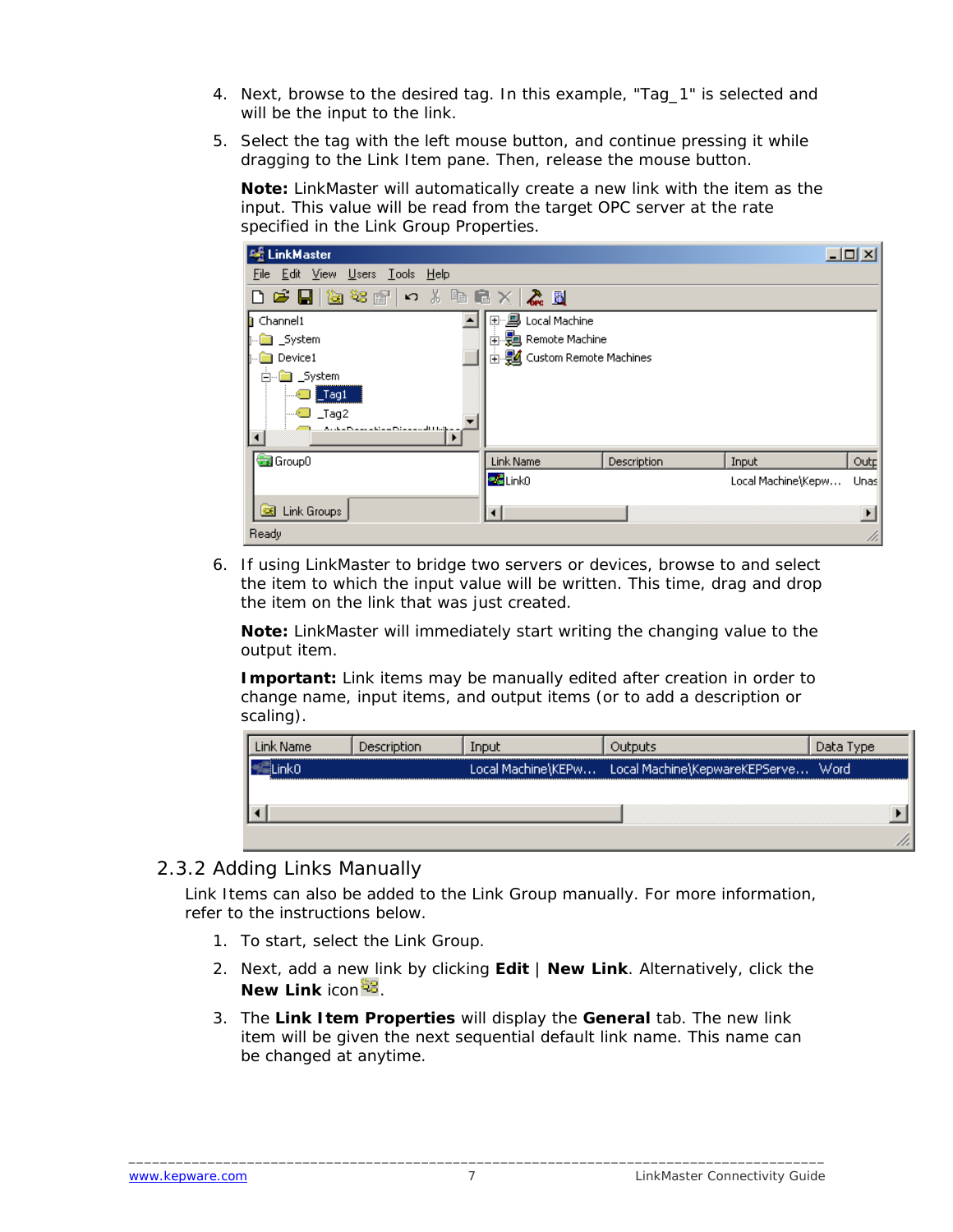<span id="page-9-0"></span>

| <b>Link Item Properties</b><br>$\vert x \vert$ |
|------------------------------------------------|
| General   Input   Output   Scaling             |
| Identification-                                |
| Link <sub>0</sub><br>Name:                     |
| Description:                                   |
|                                                |
| Settings <sup>,</sup>                          |
| Read-only client access<br>п                   |
|                                                |
|                                                |
|                                                |
| 0K<br>Cancel<br>Help                           |
|                                                |

Descriptions of the parameters are as follows:

- **Name:** This parameter is used to enter a string up to 80 characters in length. Link names must be unique to the Link Group. For more information on the proper format of a Link Group's name, refer to the LinkMaster help file.
- **Description:** This parameter is used to enter a string description up to 64 characters in length.
- **Read- only client access:** When selected, this link will be "Read only" or "Read/Write." "Read Only" prevents client applications from changing the data contained in Link Item's input and output tags. When unchecked, this setting will allow client applications to change the link item's value.

#### 2.3.3 Adding an Input to the Link Item

The Link Item Input is used to define the source of data that will be transferred to one or more output items. This value will be read from the target OPC server at the rate specified in the Link Group Properties. For more information, refer to the instructions below.

| <b>Link Item Properties</b> |                                   | $\vert x \vert$ |
|-----------------------------|-----------------------------------|-----------------|
| General Input               | Output   Scaling                  |                 |
| - Properties-               |                                   |                 |
| Machine name: Local Machine | $\overline{\phantom{0}}$          |                 |
| Server name:                | Kepware.KEPServerEX.V5            |                 |
| Access path:                |                                   |                 |
| Item ID:                    | Channel1.Device1.Tag1<br>$\cdots$ |                 |
| Data type:                  | Word                              |                 |
|                             |                                   |                 |
|                             |                                   |                 |
|                             |                                   |                 |
|                             | 0K<br>Cancel                      | Help            |

1. In **Link Item Properties**, select the **Input** tab.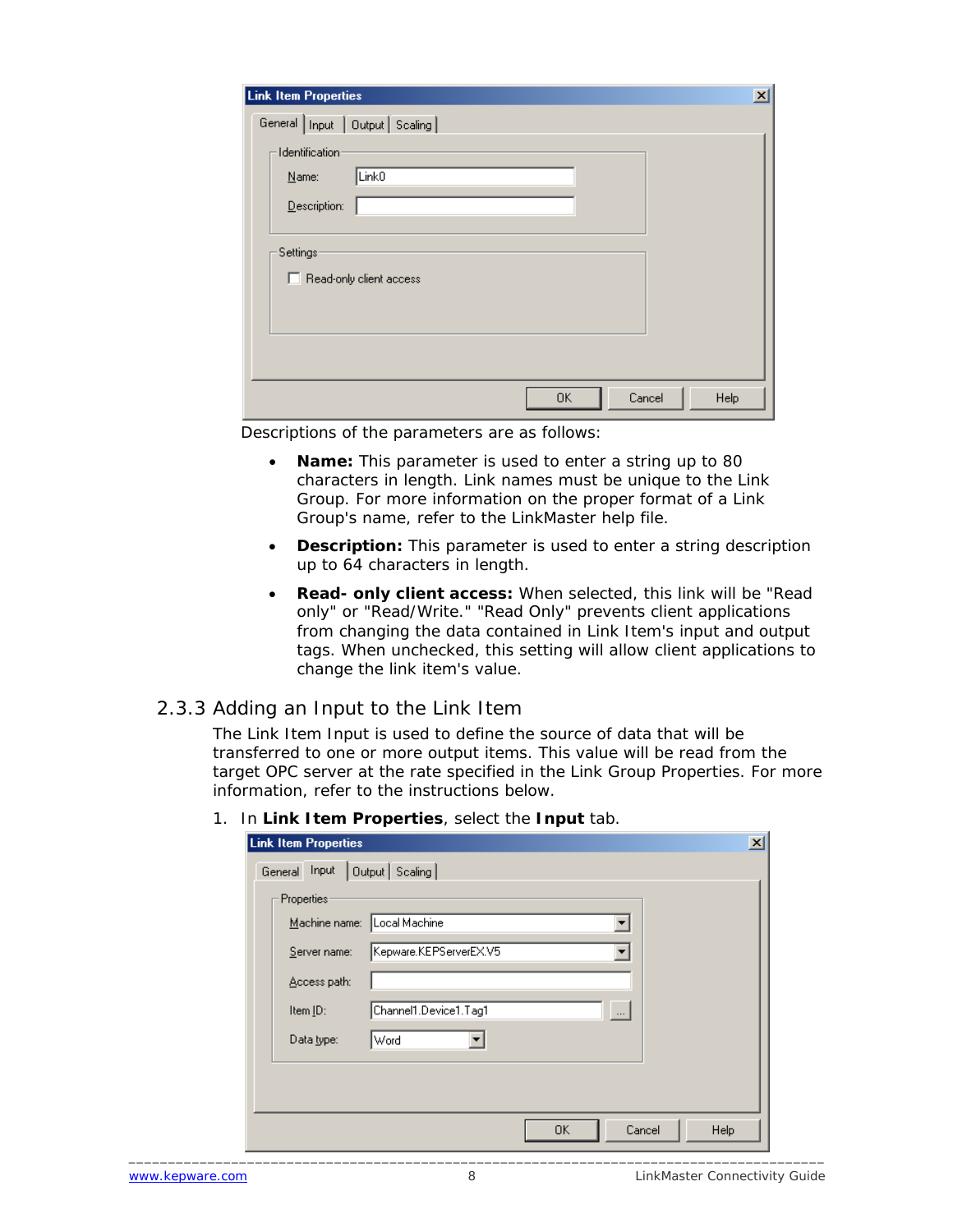- 2. In **Machine Name**, specify the location of the OPC.
- 3. In **Server Name**, select the server from the drop-down list.
- 4. In **Item ID**, either manually type the input tag's Item ID or click the Browse icon to launch **Quick Browse**.

| <b>Quick Browse</b>                              |  |
|--------------------------------------------------|--|
| 日 Local Machine                                  |  |
|                                                  |  |
| <b>⊡</b> _AdvancedTags                           |  |
| 中   Alarms&Events                                |  |
| 中 圖 DataLogger                                   |  |
| <b>A Conde Connector</b>                         |  |
| 由…■ _System                                      |  |
| 向…■ Channel1                                     |  |
| <sub>i∓i</sub> <mark>i aan</mark> _System        |  |
| ் Device1                                        |  |
| in <mark>l⊠ System</mark><br>$\blacksquare$ Tag1 |  |
| llag2 Tag2                                       |  |
| ⊯. : Will KEPware.LinkMaster.V1                  |  |
| 由 题 Remote Machine                               |  |
| 由 覺 Custom Remote Machines                       |  |
|                                                  |  |
|                                                  |  |

5. In Quick Browse, locate the desired tag and then double-click on it. The Item ID will be written to the Item ID field, and the data type will be changed to match the tag that was selected.

| <b>Link Item Properties</b>                                                     |                                                                                                       | $\vert x \vert$ |
|---------------------------------------------------------------------------------|-------------------------------------------------------------------------------------------------------|-----------------|
| General   Input                                                                 | Output   Scaling                                                                                      |                 |
| <b>Properties:</b><br>Machine name:<br>Server name:<br>Access path:<br>Item ID: | Add<br>Local Machine<br>Remove<br>Kepware.KEPServerEX.V5<br>Update<br>$\Box$<br>Channel1.Device1.Tag2 |                 |
| Data type:                                                                      | Word                                                                                                  |                 |
| Machine                                                                         | Server<br>Access Path<br>Item ID<br>Data Type                                                         |                 |
| Local Machine                                                                   | Channel1.Devi<br>Kepware.KEP<br>Word                                                                  |                 |
|                                                                                 | 0K<br>Cancel                                                                                          | <b>Help</b>     |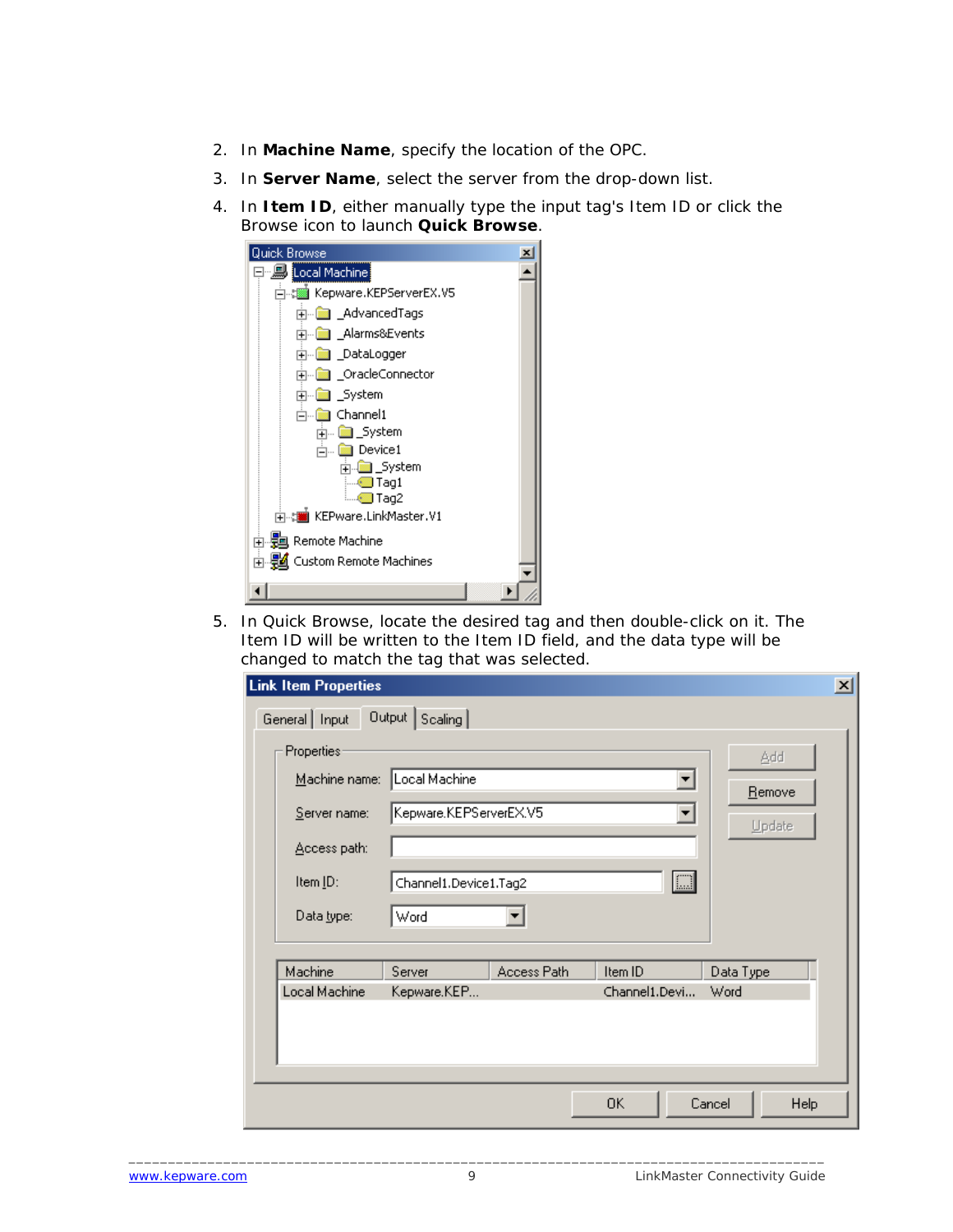<span id="page-11-0"></span>Descriptions of the parameters are as follows:

- **Machine Name:** This parameter is used to enter the local machine or a machine located on the local Ethernet network (if available). If the server is located on the same machine as LinkMaster, leave the setting as "Local Machine."
- **Server Name:** This parameter is used to specify the OPC server that will be the data source. In this example, the input data will be coming from KEPServerEX.
- **Access Path:** This is required by some OPC servers to complete an item's definition. For more information, refer to the OPC server's help documentation.
- **Item ID:** This parameter is used to enter the OPC server item that will reference the data. If the server supports tag browsing, users can select an item by using the Browse feature; otherwise, refer to the server's help documentation for the correct Item Name syntax.
- **Data Type:** This parameter is used to enter the requested data type that should be used when communicating between the OPC server and the OPC LinkMaster. The data type should agree with the size and type of the register or memory location that is being addressed. Supported data types are as follows:

| Data Type      | <b>Description</b>                               |
|----------------|--------------------------------------------------|
| <b>Native</b>  | Default, as determined by the OPC Server.        |
| <b>Boolean</b> | Single bit.                                      |
| Char           | Signed 8-bit value.                              |
| <b>Byte</b>    | Unsigned 8-bit value.                            |
| Short          | Signed 16-bit value.                             |
| Word           | Unsigned 16-bit value.                           |
| Long           | Signed 32-bit value.                             |
| <b>DWord</b>   | Unsigned 32-bit value.                           |
| Real           | Single precision floating point value (32-bits). |
| Double         | Double-precision floating point value (64-bits). |
| String         | A null terminated character array.               |

**Note:** All data types are available as array types.

#### 2.3.4 Adding an Output to the Link Item

Link outputs are used to define one or more OPC items that will be written when the Input item changes. They should not be used if the LinkMaster project is being used to concentrate data into a single source.

- 1. In **Link Item Properties**, select the **Output** tab.
- 2. Next, enter the desired item in the Item ID field. Then, click **Add**.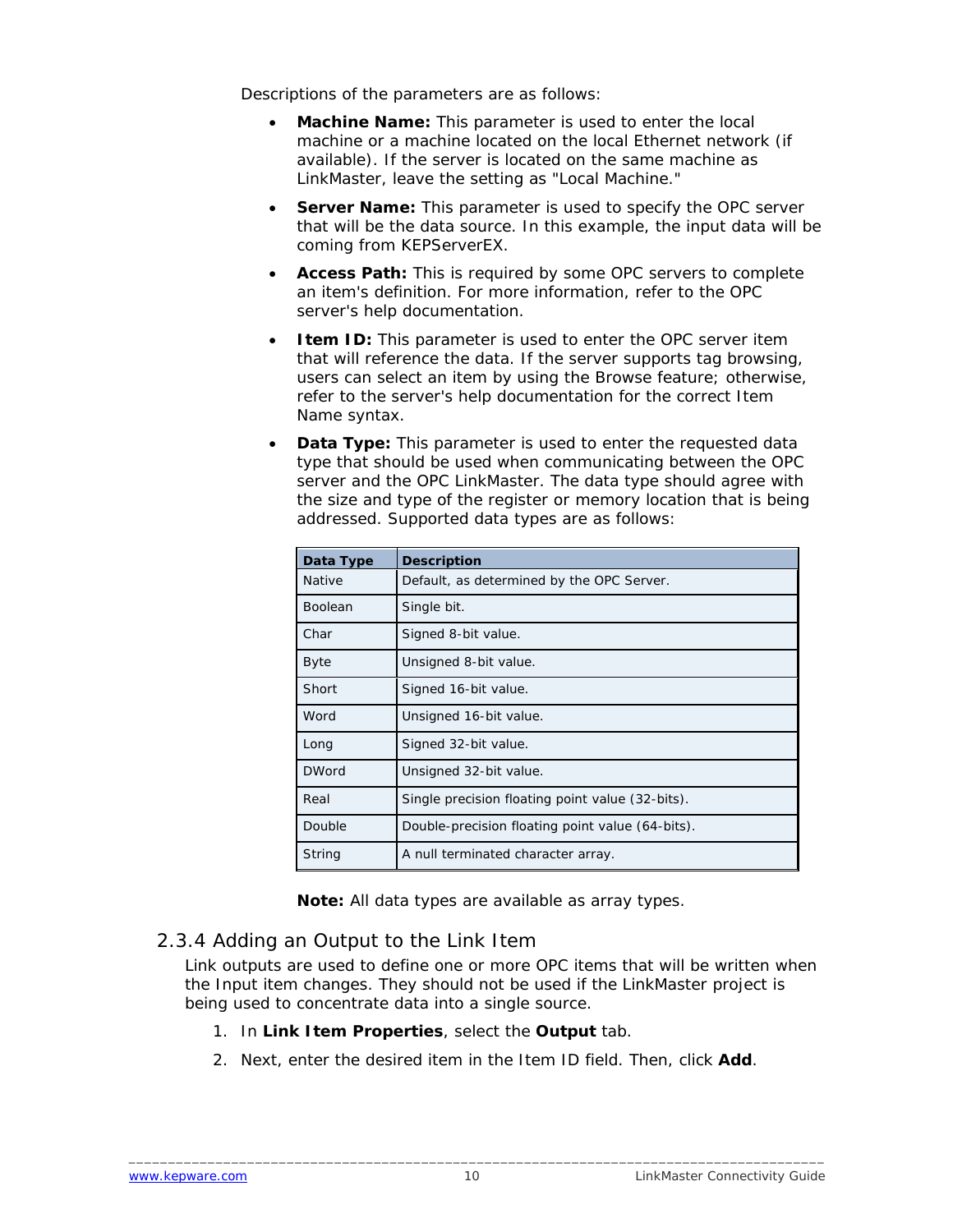#### **Note:** Once finished, click **Update**.

| <b>Link Item Properties</b>                                                                   |                                                                          |             |                          |                         | $\vert x \vert$ |
|-----------------------------------------------------------------------------------------------|--------------------------------------------------------------------------|-------------|--------------------------|-------------------------|-----------------|
| General   Input                                                                               | Output   Scaling                                                         |             |                          |                         |                 |
| <b>Properties:</b><br>Machine name:<br>Server name:<br>Access path:<br>Item ID:<br>Data type: | Local Machine<br>Kepware.KEPServerEX.V5<br>Channel1.Device1.Tag2<br>Word |             | $\boxed{\square}$        | Add<br>Remove<br>Update |                 |
| Machine<br>Local Machine                                                                      | Server<br>Kepware.KEP                                                    | Access Path | Item ID<br>Channel1.Devi | Data Type<br>Word       |                 |
|                                                                                               |                                                                          |             |                          |                         |                 |
|                                                                                               |                                                                          |             | 0K                       | Cancel<br>Help          |                 |

Descriptions of the parameters are as follows:

- **Machine Name:** This parameter is used to select either the local machine or a machine located on the local Ethernet network (if available). If the server is located on the same machine as LinkMaster, leave the setting as "Local Machine."
- **Server Name:** This parameter is used to specify the OPC server that will be the data source. In this example, the Input data will be coming from KEPServerEX.
- **Access Path:** This parameter is required by some OPC servers to complete an item's definition. If unsure of the access path, refer to the OPC server's help documentation.
- **Item ID:** This parameter is used to enter the OPC server item that will reference the data. If the server supports tag browsing, users can select an item by using the Browse feature; otherwise, refer to the server's help documentation for the correct Item Name syntax.
- **Data Type:** This parameter is used to enter the requested data type that should be used when communicating between the OPC server and the OPC LinkMaster. The data type should agree with the size and type of the register or memory location that is being addressed. Supported data types are as follows:

| Data Type     | <b>Description</b>                        |
|---------------|-------------------------------------------|
| <b>Native</b> | Default, as determined by the OPC Server. |
| Boolean       | Single bit.                               |
| Char          | Signed 8-bit value.                       |
| <b>Byte</b>   | Unsigned 8-bit value.                     |
| Short         | Signed 16-bit value.                      |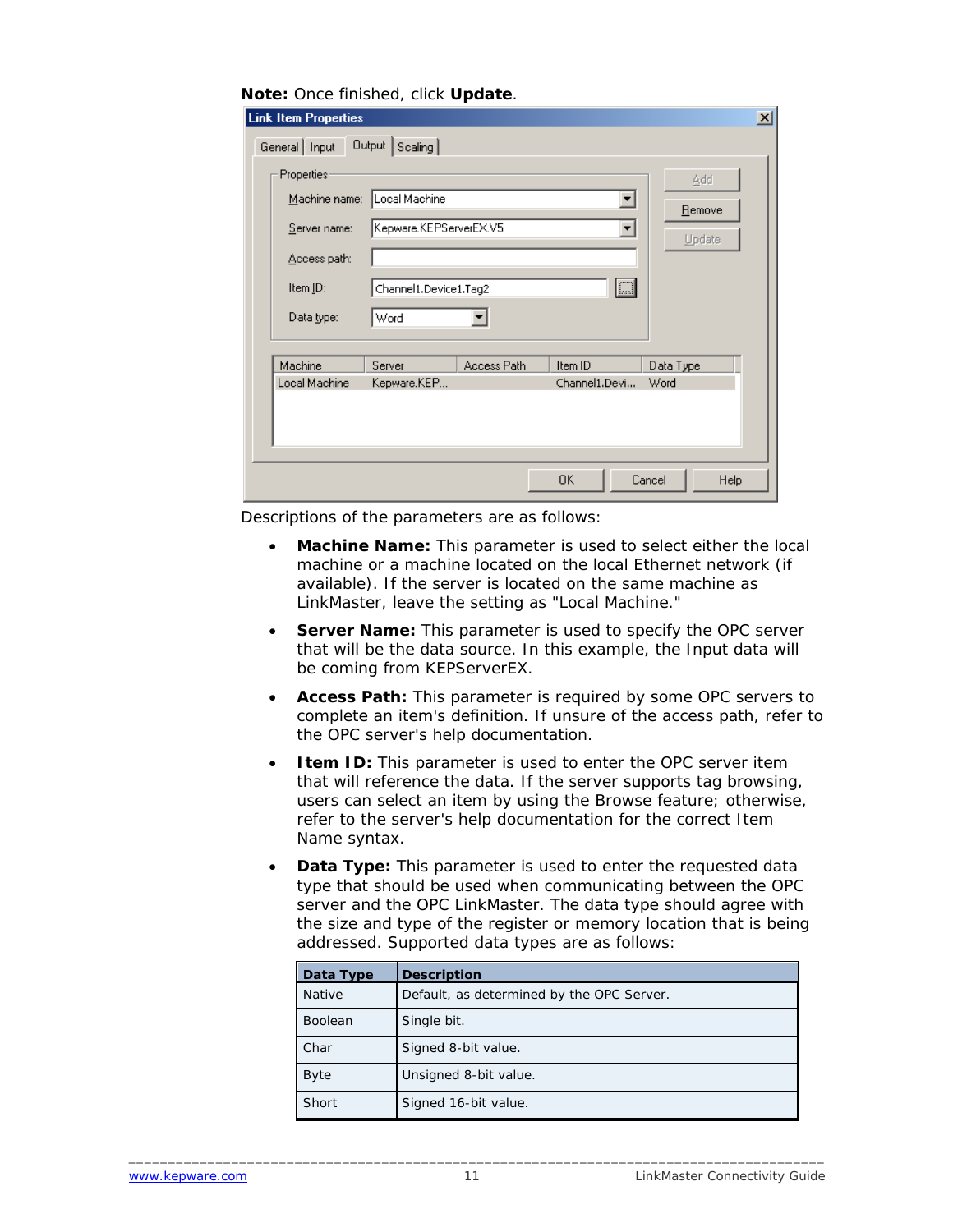<span id="page-13-0"></span>

| Word         | Unsigned 16-bit value.                           |
|--------------|--------------------------------------------------|
| Long         | Signed 32-bit value.                             |
| <b>DWord</b> | Unsigned 32-bit value.                           |
| Real         | Single precision floating point value (32-bits). |
| Double       | Double-precision floating point value (64-bits). |
| String       | A null terminated character array.               |

**Note:** All data types are available as array types.

#### 2.3.5 Adding Scaling to a Link Item

LinkMaster supports Link Item Scaling, which allows raw input data from the server to be scaled to an appropriate range for the Link Output item or client application.

For example, a device that displays a temperature of 75.6 degrees on its panel may return that value as a raw integer of 756 when the temperature is read. The target output, however, may need that value as a floating point number. Scaling would read the raw input and then scale it to a floating point number.

| <b>Link Item Properties</b>         |                                              | $\overline{\mathbf{x}}$ |
|-------------------------------------|----------------------------------------------|-------------------------|
| General Input   Output Scaling      |                                              |                         |
|                                     |                                              |                         |
| $\bullet$ Linear<br>$\bigcirc$ None | C Square root                                |                         |
| Raw Value Ranger                    | Scaled Value Ranger                          |                         |
| Data type: Native                   | $\mathbf{\underline{D}}$ ata type:<br>Double |                         |
| 1000 <br>High:                      | 1000<br>High:<br>$\Box$ Clamp                |                         |
| 10<br>Low:                          | 10<br>п<br>Clamp<br>Low:                     |                         |
|                                     | Units:                                       |                         |
|                                     |                                              |                         |
|                                     | OK<br>Cancel<br>Help                         |                         |
|                                     |                                              |                         |

Descriptions of the parameters are as follows:

• **Raw Value Range:** This parameter is used to specify the range of raw data from the server. The valid range depends on the data type of the Link Item. For example, if the data type was Short, the valid value range of the raw value would be -32768 to 32767. The Low and High raw values should match the values specified in the input server or device.

**Note:** The raw high range must be greater than the raw low range.